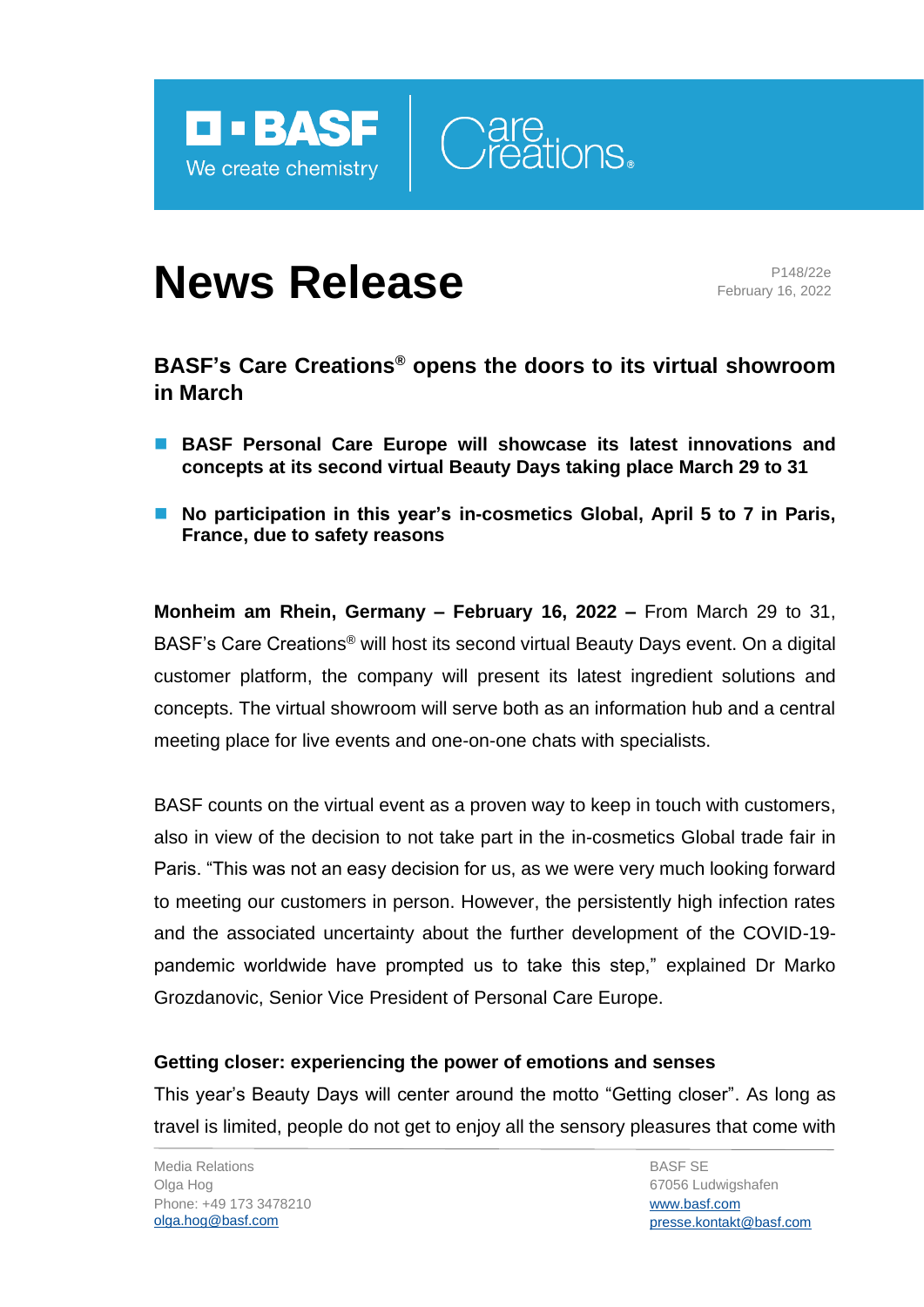exploring foreign countries, such as new colors, shapes, smells, and tastes. With a variety of innovative personal care formulations, the company aims to bring this experience into consumers' homes. The sensory-appealing formulations contain perfumes and active ingredients from all over the world, and are intended to convey one thing above all: a feeling of well-being and connectedness with one's own emotions and senses, as well as with nature. The range covers all application areas from facial care to body lotions, hair care and sun protection products.

#### **Expert-led live events on a wide variety of topics**

The virtual showroom will also set the stage for a versatile program based on the company's key priorities: innovation, digitalization, and sustainability. Among others, BASF will unveil an extension of its biopolymer portfolio for personal care applications. With the newly launched Emollient Maestro, customers can experience a powerful digital product designed to identify optimal emollient mixes based on various parameters. During Beauty Days, the company will also introduce a comprehensive sustainability program for its bioactives portfolio. It aims to combine innovative ingredients with the principles of empowering people and protecting the planet and its resources for future generations. These and other topics will be presented in expert-led live events. Registration will be activated soon.

#### **About the Care Chemicals division at BASF**

The BASF division Care Chemicals offers a broad range of ingredients for personal care, home care, industrial & institutional cleaning, and technical applications. We are a leading global supplier for the cosmetics industry as well as the detergents and cleaners industry, and support our customers with innovative and sustainable products, solutions and concepts. The division's high-performance product portfolio includes surfactants, emulsifiers, polymers, emollients, chelating agents, cosmetic active ingredients and UV filters. We have production and development sites in all regions and are expanding our presence in emerging markets. Further information is available online at [www.care](http://www.care-chemicals.basf.com/)[chemicals.basf.com.](http://www.care-chemicals.basf.com/)

#### **About BASF**

At BASF, we create chemistry for a sustainable future. We combine economic success wth environmental protection and social responsibility. More than 110,000 employees in the BASF Group contribute to the success of our customers in nearly all sectors and almost every country in the world.